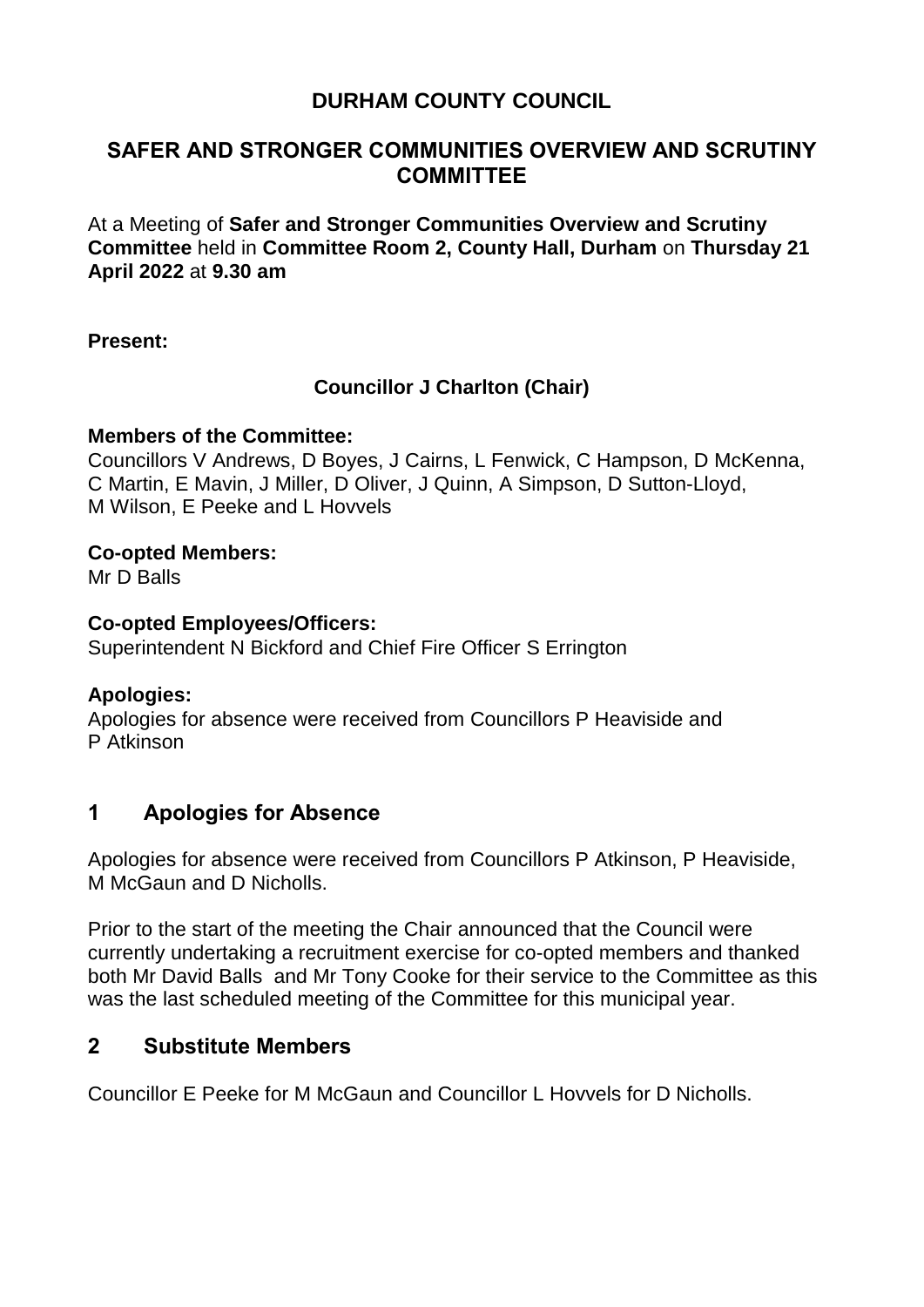## **3 Minutes of the Meeting held on 2 March 2022**

**Resolved:** That the minutes of the meeting held on 2 March 2022 were confirmed as a correct record and signed by the Chair.

## **4 Declarations of Interest, if any**

There were no declarations of interest submitted.

## **5 Any items from Co-opted Members or Interested Parties**

There were no items from Co-opted Members or Interested parties.

# **6 Anti-Social Behaviour (ASB) Strategic Group**

The Committee considered a report of the Corporate Director Neighbourhoods and Climate Change which provide an update on the first meeting of the re-established ASB Strategic Group, it's priorities and work areas (for copy see file of Minutes).

The Head of Community Protection Services gave a detailed report on the background, the aims of the re-established group, its objectives, membership, and outcomes from the first meeting.

Councillor Hovvels commented that she found it frustrating that given the amount of member intelligence around ASB that they were not part of the CASBRAC group and able to feed into and receive information from about their local areas. The Head of Community Protection Services appreciated that there was an issue of underreporting and agreed that a mechanism to gather that community-based intelligence was important and would take the comments back to the group.

Councillor Boyes commented that he was pleased to see that this area of work was being reviewed as he was aware that there had previously been a lot of duplication and noted that a single point of contact for reporting incidents of ASB was key to achieving a clear route for members of the public to take. The Head of Community Protection Services advised how data was collected and how confidence was subsequently restored was a key challenge for the group to take forward, noting that a single point of contact was important, however there needed to be a roadmap of accountability and confidential reporting lines through the police.

Superintendent N Bickford, Durham Constabulary added that he completely agreed, the current arrangements were complex, however appreciated that this group would look to streamline those forums with a view to have a single approach for reporting, including triage.

Further discussion took palace regarding reporting in rural areas and Councillor Andrews noted that confidence was a major reason for underreporting. She felt that building that confidence on the community was key. The Head of Community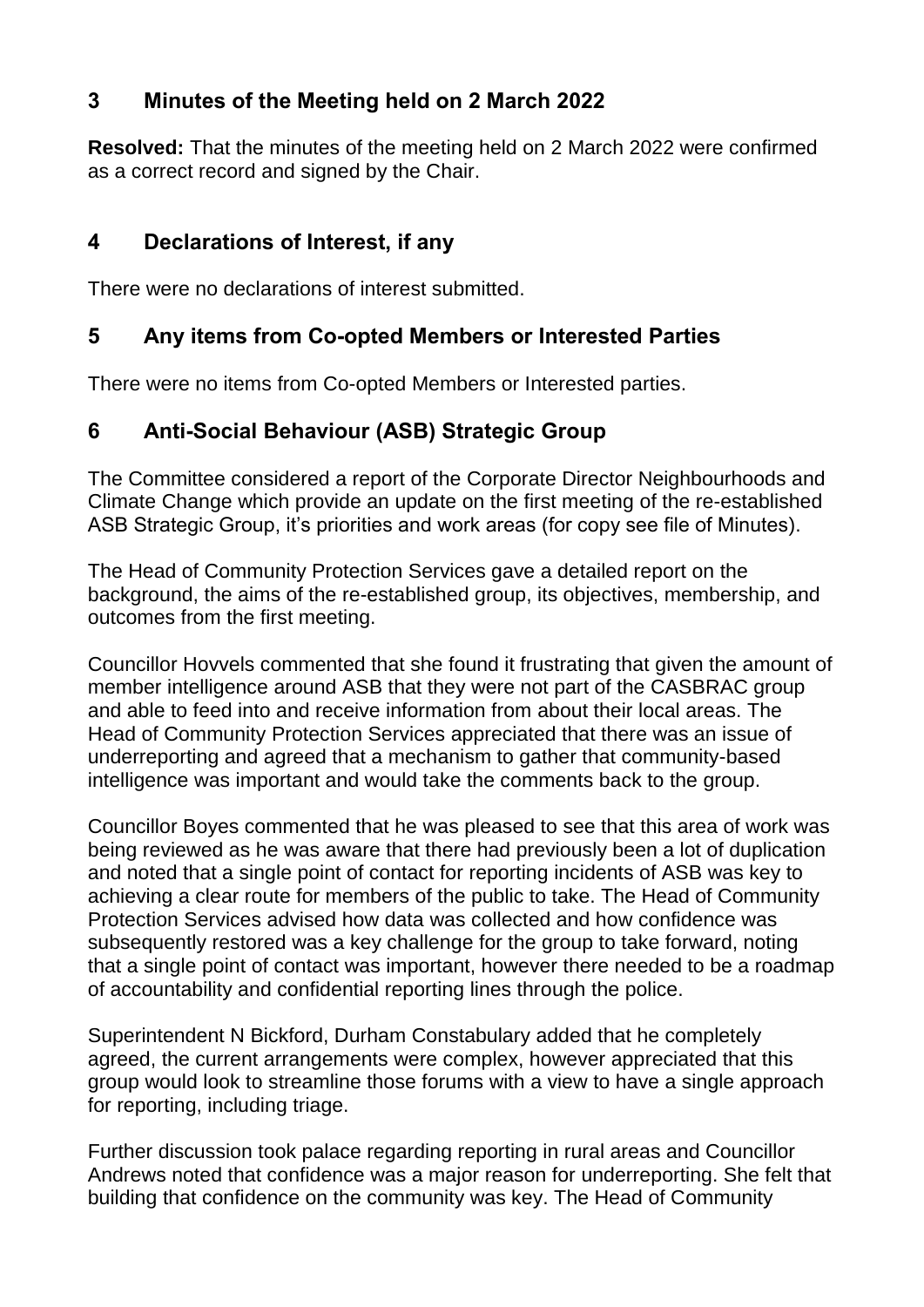Protection Services added that all partners needed to take accountability for this area and noted that developing this approach would look to show how the community can help themselves by reporting incidents which would bolster data.

Councillor Miller noted that he was concerned that members were not involved in the CRASBAC process and asked that this be looked into further. Superintendent N Bickford commented that he couldn't see a reason why this input would not be permitted and agreed that he would review this area in further detail.

Further discussion took place regarding representation noting that within the remit and scope of the partnership group and the Head of Community Protection Services advised that it was key to ensure that the key people from the right organisations were represented. The Head of Community Protection Services further explained that the Community Trigger was operated under Home Office Guidance, however noted the Police and Crime Commissioners (PCC) pledge to review this alongside the 101 number. She agreed to seek further details on the PCC review and provide to members following the meeting.

Councillor Sutton Lloyd noted that the current arrangements were fragmented and welcomed a more co-ordinated effort, with member involvement.

Councillor McKenna made reference to the community trigger, noting that he felt the current reporting trigger was too slow of a reaction. In addition, he felt that this was important given the issues with the 101 number. Superintendent N Bickford, Durham Constabulary clarified that this was indeed a national process from the Home Office and noted the complexities surrounding it and the way in which much of the work was duplicated.

**Resolved:** That the content of the report be noted.

## **7 Counter Terrorism and Security Act 2015 - Prevent Update**

The Committee considered a report of the Corporate Director Resources and presentation of Detective Sergeant Rielly, Durham Constabulary and A Bailey, Partnerships Team Leader and Prevent Support Officer, DCC which provided an overview of the Partnership's progress in meeting the statutory duties contained within the Counter Terrorism and Security Act 2015 and an update on partnership working (for copy see file of Minutes).

The presentation delivered by Detective Sergeant Reilly provided an overview of the definition of Terrorism within the Terrorism Act 2000, including how the UK Counter Terrorism Strategy known as CONTEST aimed to reduce the risk to the UK and its interests overseas from terrorism. In addition, the Prevent Strategy 2011 aimed to reduce the threat to the UK from terrorism by stopping people becoming terrorists or supporting terrorism, noting that the delivery of Prevent was grounded in early intervention and safeguarding.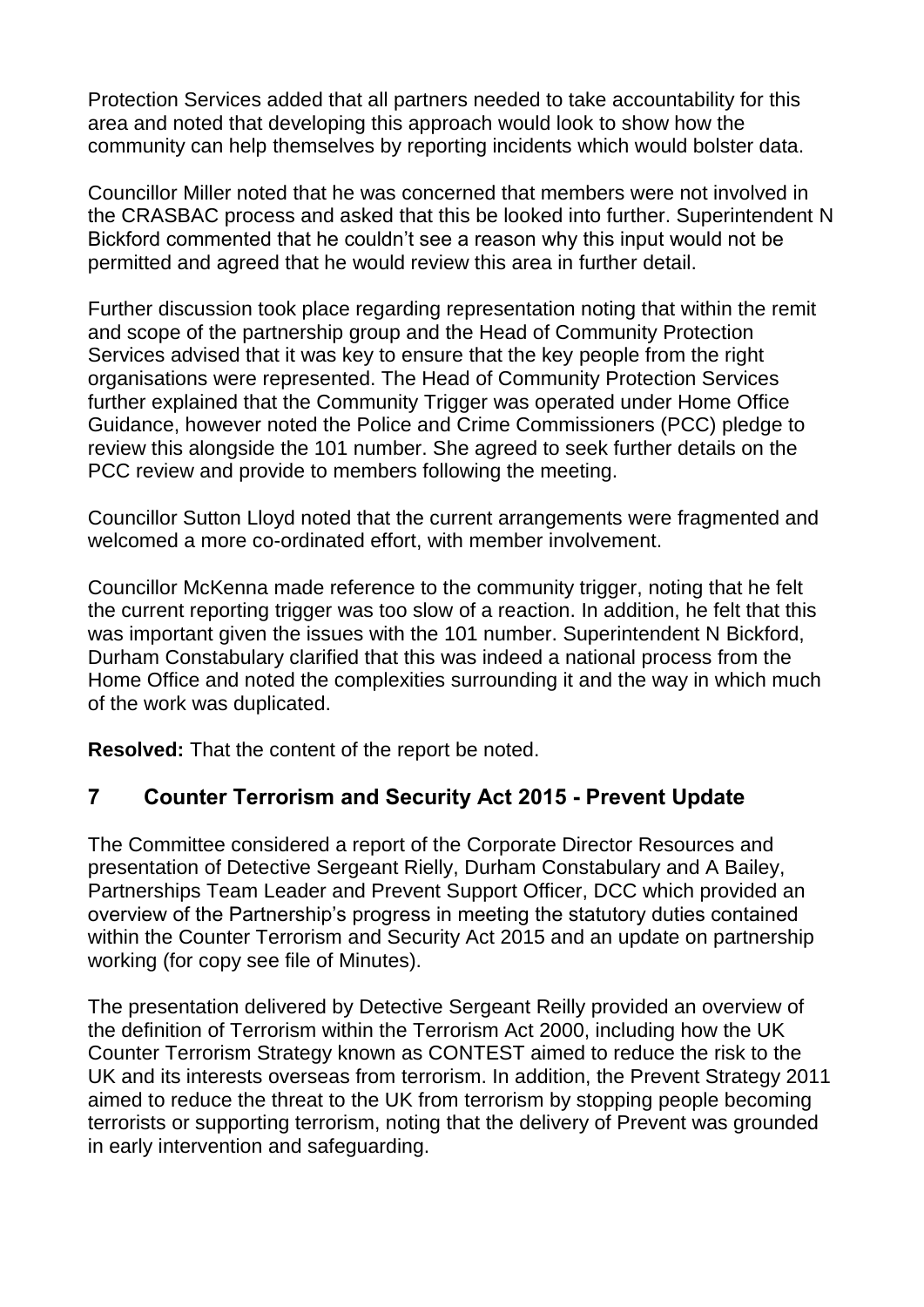The presentation highlighted how partnership working through the 'Channel Panel' formed a key part of Prevent and adopted a multi-agency approach to identify and support individuals who were vulnerable to being drawn into terrorism. He explained that there were two Channel Panels in the Durham Constabulary area and in Durham the panel was chaired by the Head of Adult Care.

In addition to the above it was explained that further partnership working was undertaken through the Silver Contest Board which was in place to assist partners to implement the Prevent Duty, maintain oversight of the Extremism agenda and deliver the Strategic Delivery Plan. In addition, it supported the Channel program, received, and reviewed intelligence, engaged in commissioning processes and initiated activity to address key points contained in the CTLP.

Detective Sergeant Rielly provided further detail regarding the UK Terrorism Threat Level and UK Terrorism Statistics.

A Bailey, Partnerships Team Leader and Prevent Support Officer then went on to detail the role of Durham County Council and the partnership work the team were involved in.

Councillor Boyes commented that he understood that younger vulnerable people were at risk of being drawn into terrorism and was pleased to hear that there was a focus on young people and that further education partners were on board. He also noted that he was aware that the biggest risk in County Durham came from far-right organisations.

Detective Sergeant Rielly agreed that far-right extremism was the predominant concern in County Durham and prevent-based training tailored to fit with the demographic was crucial, especially in schools. He explained that during the early stages of the COVID pandemic an online session had been held, which had been attended by over 100 schools and was to be held again this coming Summer as it had proved so successful.

Councillor Miller asked if there was a reason why the Fire Service were not represented on the Channel Panel. In response it was explained that the fire service did attend meetings on an ad-hoc basis but did provide engagement in respect of work undertaken with the Silver Contest Group. Chief Fire Officer S Errington, County Durham and Darlington Fire & Rescue Service confirmed that the he was comfortable with the existing arrangements and it worked well under the current arrangements.

Councillor Sutton-Lloyd asked if there was anything that could be done to help get advice and messages out into the community. A Bailey, Partnerships Team Leader and Prevent Support Officer advised that he was the point of contact for training and he would be willing to offer free Prevent training for those third sector organisations.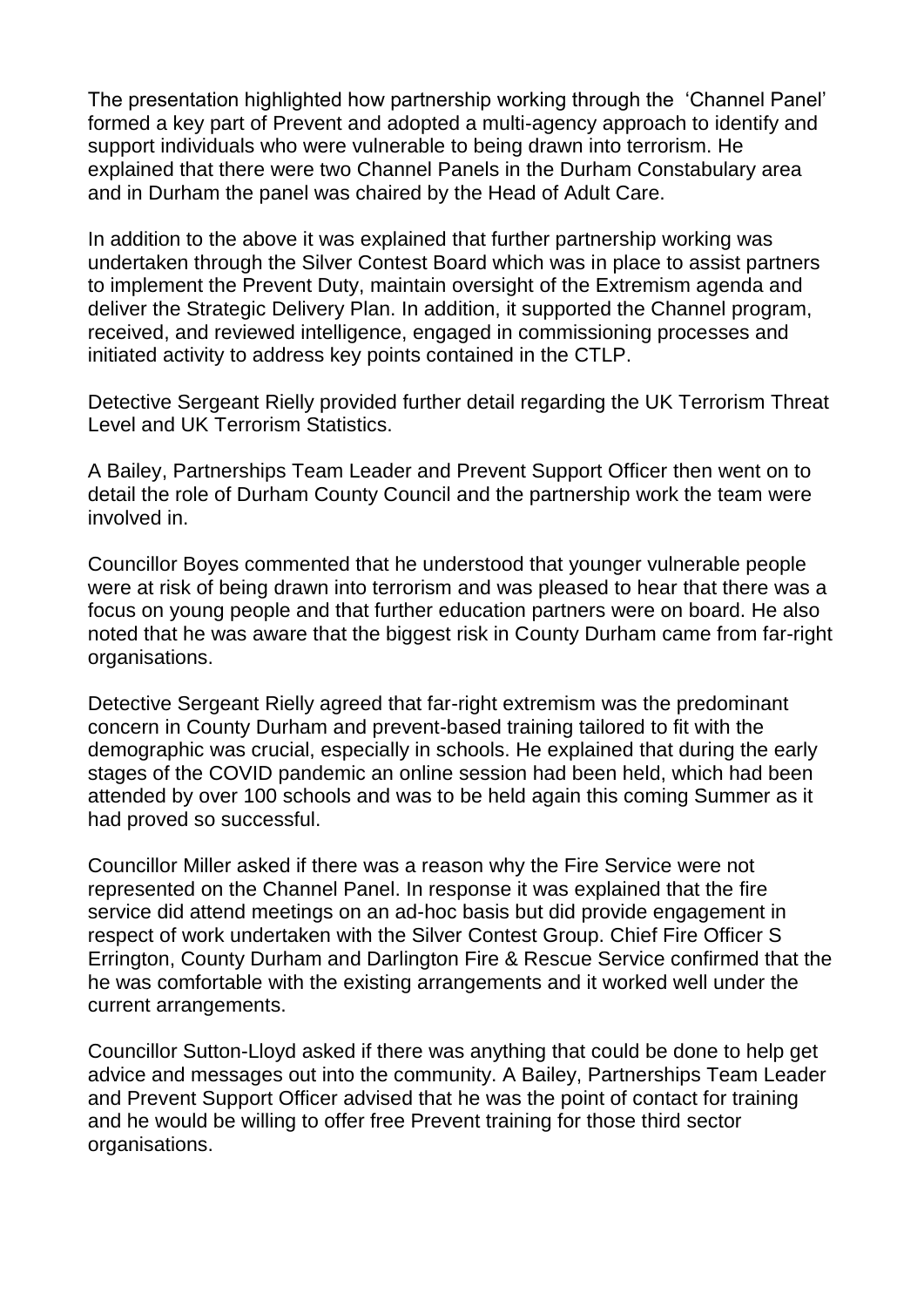In conclusion Detective Sergeant Rielly noted that in this area of work you could never become complacent, he expected that teams working in counterterrorism would continue to grow, with further funding to support their work as education was key to ensuring that the issue was being talked about, recognised and the campaigns currently running were excellent for highlighting these messages in the community.

**Resolved:** That the content of the report and presentation be noted.

# **8 Probation Service**

The Committee considered a report of the Corporate Director of Resources and presentation of Karen Blackburn, Head of County Durham, and Darlington Probation Service, which provided an overview of delivery of probation services within County Durham following the transition to one probation service in June 2021 (for copy of report and slides of presentation see file of Minutes).

K Blackburn provided details of the work which had been undertaken since the last update to the committee in January 2021, noting that reunification had taken place in June 2021 to bring legacy organisations together to deliver the national Target Operating Model for the Probation Service. She further highlighted the strategic outcomes for HMPPS for the next two years along with priorities to achieve HMPPS outcomes. The presentation also explained the priorities for County Durham outlining the anticipated outcomes and objectives.

Councillor Boyes added that he was pleased that all the services had been brought under one umbrella noting the difficulties experienced under the previous arrangements. In response Karen Blackburn advised that the service was a member of the Safe Durham Partnership Board and this provided a further platform to share the Probation Service's voice across relevant organisations.

Mr D Balls added that as a previous serving Magistrate he had huge respect for the Probation Service and felt that in latter years of his service, performance levels had declined and was extremely pleased to learn that reunification had taken place.

Councillor Mavin asked how many cases each Probation Officer was currently carrying. K Blackburn advised that work was still ongoing to equalise this part of the reunification, she noted that whilst caseloads were high, she was confident in the direction of travel.

Councillor Sutton-Lloyd added that in his area there was a strong community and voluntary sector and he welcomed further talks with the Probation Service in these settings.

Councillor Miller commented that speaking from his own experience as a serving Magistrate, he found the Probation Service and the teams operating within the courts to be excellent.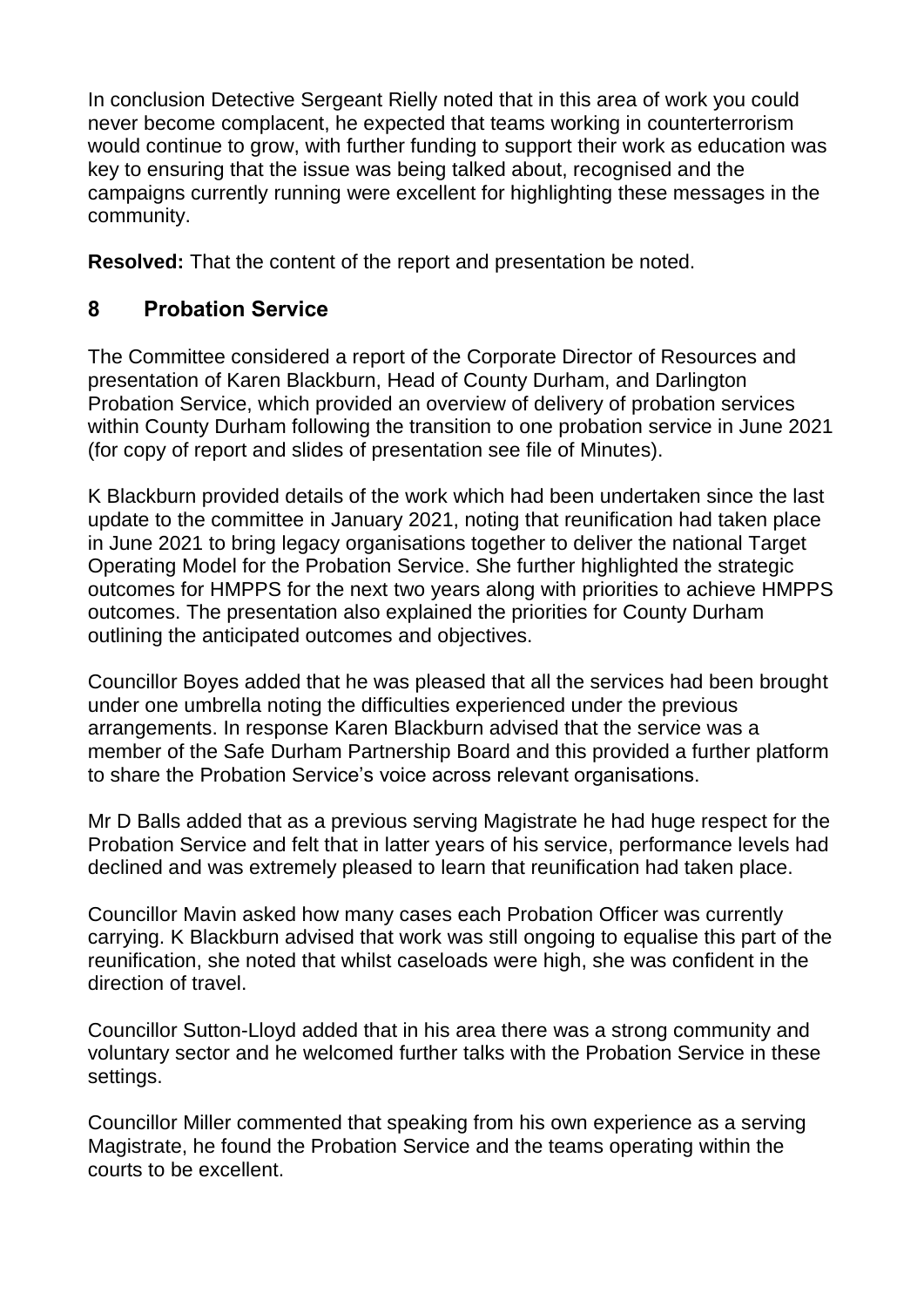K Blackburn noted the work of the Sentence Liaison teams and thanked Members for their positive feedback.

**Resolved:** That the content of the report and presentation be noted.

## **9 Quarter Three, 2021/22 Performance Management Report**

The Committee considered a report of the Corporate Director Resources which presented an overview of progress towards achieving key outcomes of the council's corporate performance framework and highlighted key messages to inform strategic priorities and work programmes (for copy see file of Minutes).

The Strategy Team Leader noted that whilst crime remained relatively low, driven by notable reductions in theft-related offences, recorded anti-social behaviour incidents were around 5% higher than pre-COVID levels. Incidents relating to noise, littering and fly-tipping being the main reasons for the increase.

Paragraphs 2 – 4 of the report provided more detail regarding recorded crime data, ASB incidents both council and police reported. It was reported that over a 12 month period there had been 15,535 council reported incidents of ASB. This was above the three-year pre-covid average of 14,776. Despite the increase, the trend over the previous two quarters showed a decrease with 2,921 incidents being recorded during quarter three, a reduction of 24.7% on the previous quarter.

Moving on to Council Services the Strategy Team Leader provided a summary of key messages relating to; Victims of Crime, Town and Villages and Connected Communities.

Councillor Boyes made reference, to crime reporting data and how this was validated as we come out from the COVID pandemic. He also noted that all the indicators listed were trackers and not actual targets and asked for an explanation for this. Furthermore, he noted suicide rates were high across the board and he felt that this was an important area and required further scrutiny.

In response the Strategy Team Leader noted that COVID had disrupted data and at this stage it was difficult to predict whether pre-pandemic levels would occur. With regard to the tracker targets she noted this position and agreed to take comments back to the team in order to provide a more detailed response. Regarding the comments raised relating to suicide rates she agreed to seek a further response to Councillor Boyes on this topic.

The Overview and Scrutiny Officer advised that he would feed the comments into the scrutiny officer who supports the Council's Adults Wellbeing and Health Overview and Scrutiny Committee as they have had previously undertaken review activity on suicides.